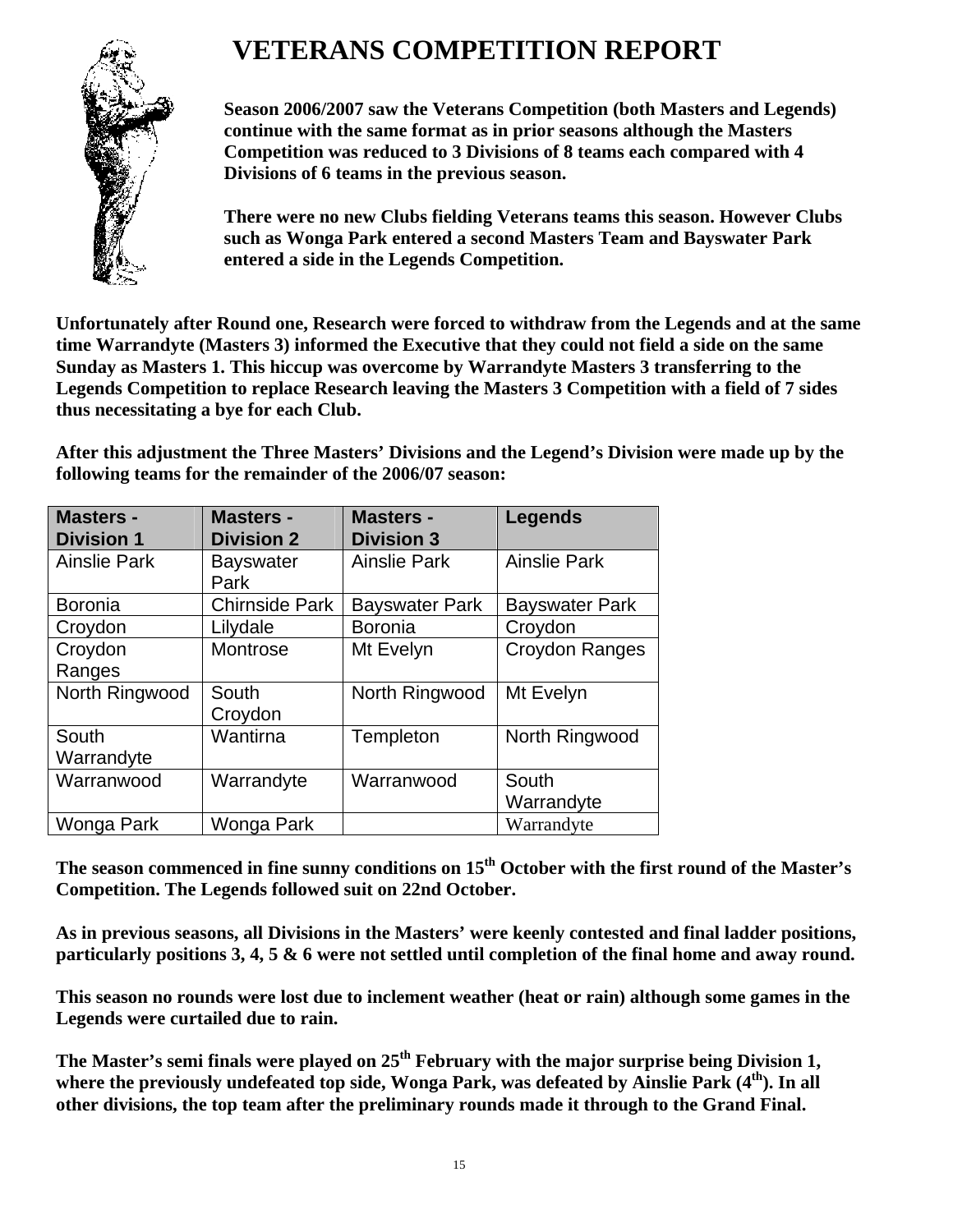## Masters Grand Final Results played 4<sup>th</sup> March 2007.

**Division 1 – Bill Dean Trophy – played at Croydon Oval** 

**Croydon 8/184 defeated Ainslie Park 10/109** 

**Division 2 – Ken Johnston Trophy – played at Cheong Park** 

**South Croydon 6/143 defeated Lilydale 10/141**

**Division 3 – Marg & Bill Stafford Trophy played at Nth Ringwood Reserve** 

**Warranwood 7/185 defeated North Ringwood 7/182**

**At the conclusion of each Grand Final, pennants were presented to the winning teams with the actual trophy presentations being made on the night of the Annual Dinner** 

#### **Legends "Grand Finale" scheduled for 18th February 2007**

**Although there are no "finals" for the Legends Competition, as in the previous year there was to be a Grand Finale play off between teams one and two for the title of Premier with the winner receiving the Brian Gobbi Trophy and a premiership pennant.** 

**Unfortunately, due to excessive heat, the Grand Finale was not played between the top 2 sides Croydon and Bayswater Park.** 

**As Croydon finished on top of the ladder after the preliminary rounds, they were deemed the Premiers and Brian Gobbi Trophy winners.** 

#### **Inter-association Games**

**As in previous years four inter association games were scheduled to be played against the Ferntree Gully Cricket Association and the Box Hill Reporter Association. In addition another Rep Game was played against the Crusaders** 

#### **Box Hill Reporter Cricket Association played 10th December 2006**

**Masters Played at Kew** 

**RDCA 8/178 defeated Box Hill Reporter 6/177 Bowling C Perrett 3/13 Batting A Smith 41 retired, C Grierson 38** 

**Unfortunately the Legends match had to be cancelled due to excessive heat.**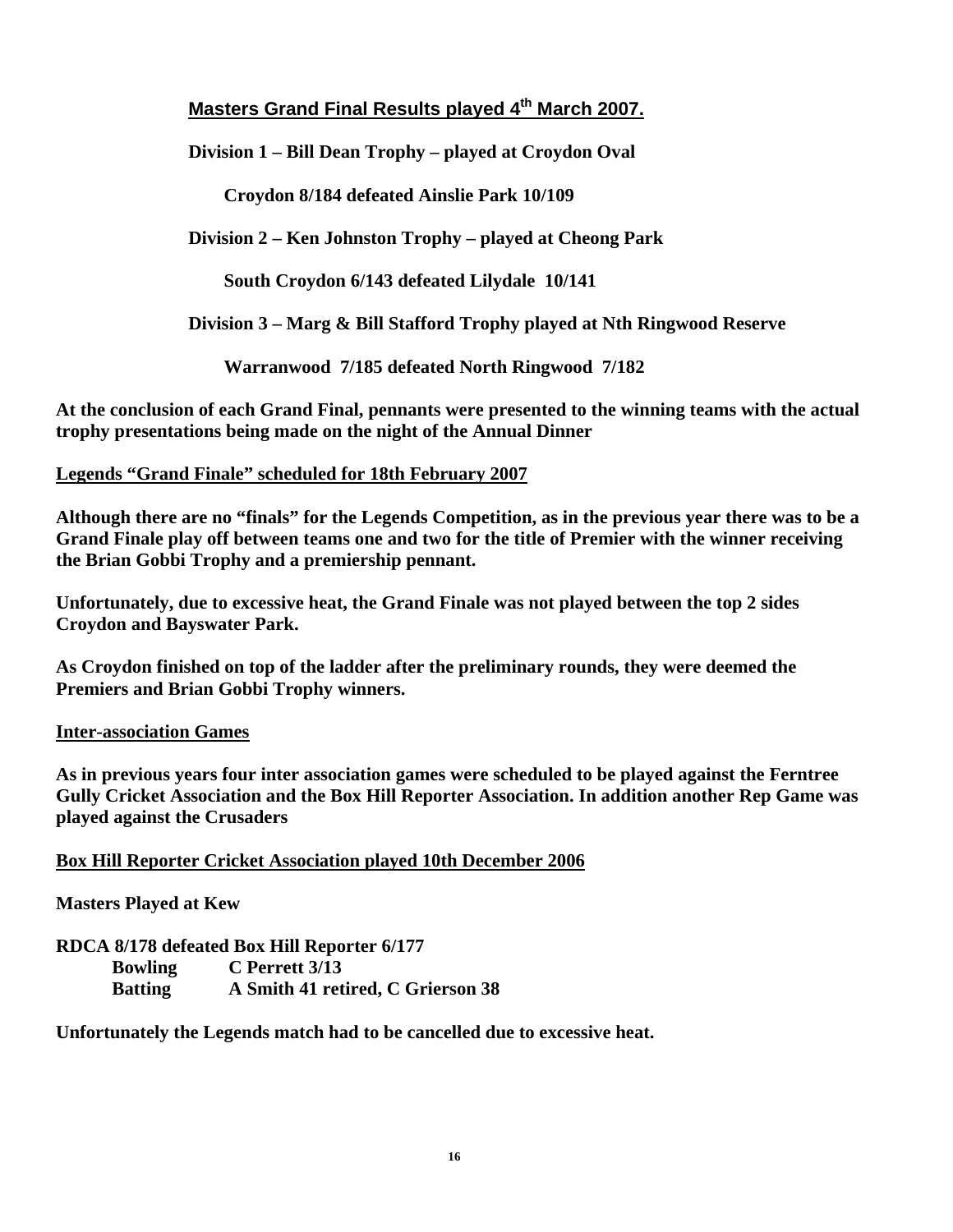## **Ferntree Gully Cricket Association played 26th January 2007**

**Masters Played at Tormore Reserve** 

**RDCA 5/202 defeated Ferntree Gully 8/176 Bowling B Williams 2/21 Batting B Guan 43 retired, K Newman 40 retired, D Goldsmith 41 retired** 

**Legends played at Chandler Park Boronia** 

**RDCA 7/137 defeated Ferntree Gully 9/130 Bowling C McKenzie 2/23, G Leonard 2/22 Batting R Ruffle 37, P Rogers 26** 

**Crusaders Match played at Croydon Oval 17th December 2006**

**Crusaders 5/147 defeated RDCA 10/146 Bowling P Hickleton 2/19 Batting N Mitchell 43, C Allan 27** 

**In addition to these scheduled Representative games a game was also played between the RDCA Possums (our overseas touring squad) and the Australian Cricket Society on 5th November 2006. This game was dedicated to the memory of Marg Simkin , one of the stalwarts of the Possums touring parties over the years who sadly passed away in September 2006. It is anticipated that this game will become an annual event in the future.** 

**Congratulations go to those players who gave up their time to represent the RDCA in all these representative games. As usual, all players thoroughly enjoyed the honour of playing representative cricket for the RDCA.** 

**Special thanks should also go to the Selectors (Ken Johnston, Jim Dean, Nat Young and Chris Allan) and team coordinators for ensuring that the RDCA fielded competitive sides in all games. Thanks also to Ray Dean & Harry Sandford for their scoring contributions at all games.** 

# Veterans Annual Dinner Night 7<sup>th</sup> March 2007

**The Annual Dinner/Presentation Night was held at Bramleigh Receptions. Approximately 110 attended this evening, which was a similar number to the previous year's attendance. It is still disappointing to the Executive that not all Clubs are represented at this one and only function for the year.** 

**The people who did attend had a great evening, not only catching up with their own Club members and partners, but also the friends they have made over the many years of the Veterans competition.** 

**Club's who chose not to attend were billed by the Association for the cost of 2 tickets per Club.** 

**Again, many thanks to Marg Stafford for her organisation of the Annual Dinner Night, in conjunction with Carl Duncan.**